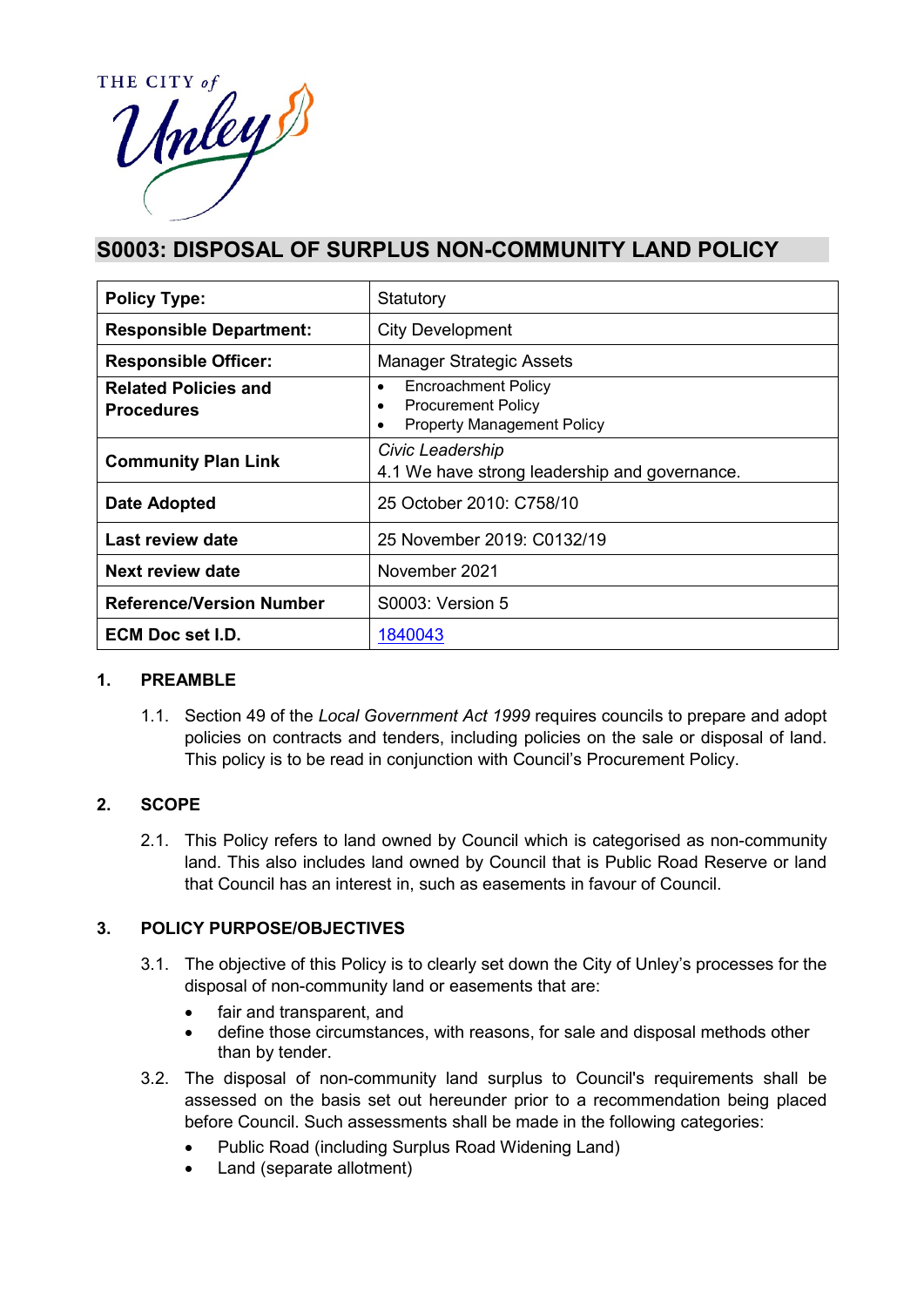- Land (too small for a separate allotment)
- Easements.
- 3.3. There may be situations that arise where Council chooses to dispose of land that is not community land and is not surplus to requirements. Such a disposal may be to achieve a particular strategic outcome, that is, the disposal is highly conditional and as such the requirements of this policy would not apply. The Council's Procurement Policy would be applicable in that instance.

# **4. DEFINITIONS**

4.1. This Policy refers only to non-community land as defined in Section 193 of the *Local Government Act 1999*. It may operate only in the context of Section 201 of the Local *Government Act 1999*, which governs the sale or disposal of local government land.

# **5. ROLES AND RESPONSIBILITIES**

- 5.1. This Policy will be administered on behalf of Council by the:
	- General Manager City Development
	- Manager Strategic Assets
	- Coordinator Property & Facilities

# **6. POLICY STATEMENT**

#### **6.1 Public Roads**

- 6.1.1 Where a public road is considered to be surplus to Council's requirements a report shall be placed before the Council for consideration.
- 6.1.2 Following Council's endorsement that the road is deemed to be surplus to requirements the Administration shall proceed with the closure of the road, pursuant to the provisions of the *Roads (Opening and Closing) Act 1991*, as amended.
- 6.1.3 Following formal closure of the road, where the closed road is of such size that it can be conveniently used separate from the adjoining lands, the closed road may be sold in accordance with Council's Procurement Policy.

# **6.2 Land Disposal as a Separate Allotment**

- 6.2.1 Where a parcel of non-community land, which is owned by Council and is large enough to be conveniently used as a separate allotment from the adjoining properties is considered by the Administration to be surplus to Council's requirements, a report shall be placed before Council for consideration.
- 6.2.2. The report for the disposal of the non-community land shall address:
	- possible use to which the Council may put the allotment, and
	- the reasons why the Administration deems the allotment of land to be surplus to Council's requirements, and
	- the estimated value of the land which shall be supported by a valuation report from a licensed valuer, and
	- the proposed method of disposal, e.g. by auction, tender or other means in accordance with Council's Procurement Policy.

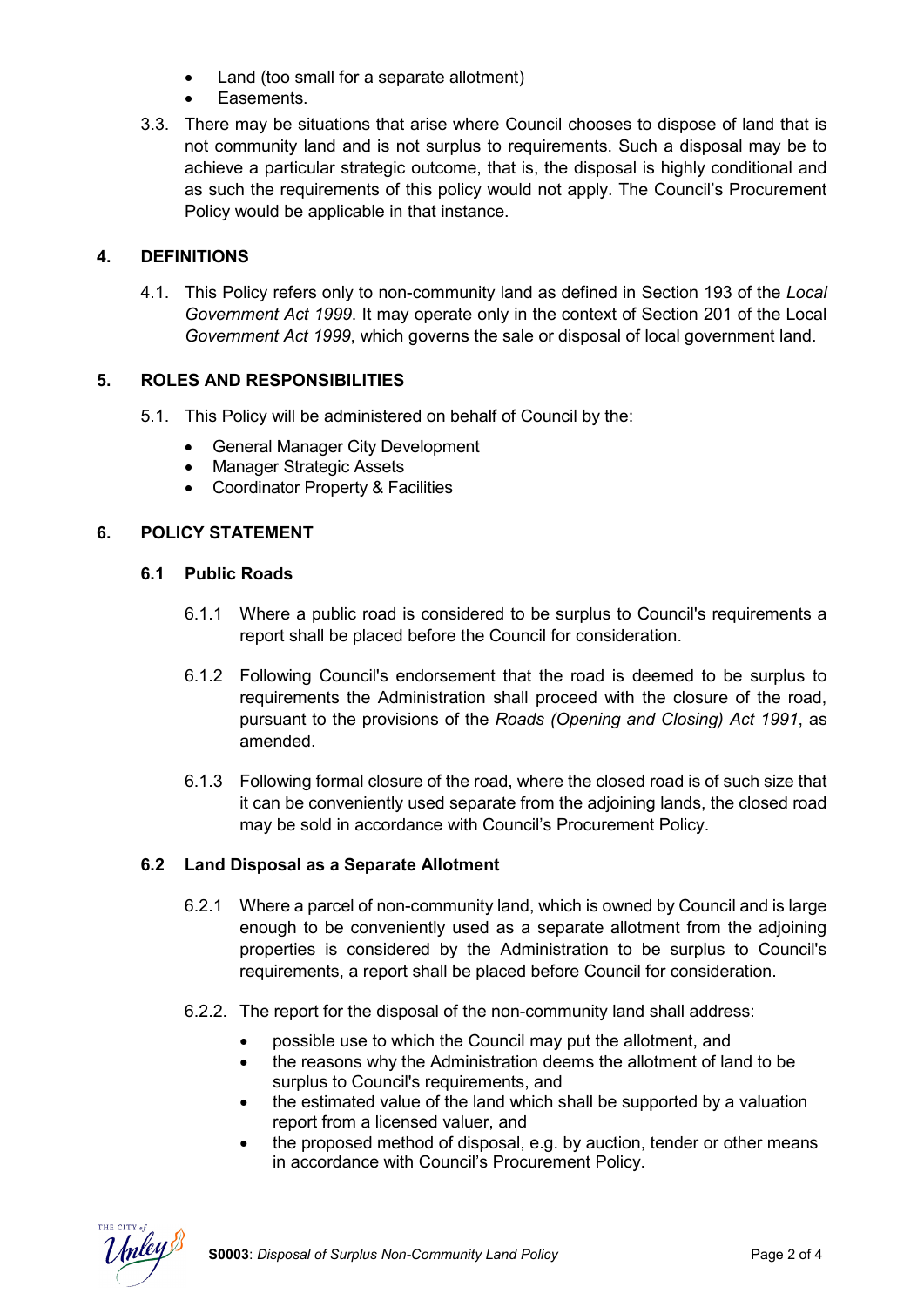6.2.3 Following approval by Council to dispose of the allotment of non-community land it shall be disposed of in the manner approved by Council.

# **6.3 Land too small to be disposed of as a separate Allotment**

- 6.3.1 Where a parcel of non-community land, which is owned by Council and is too small to be conveniently used as a separate allotment from the adjoining allotments, is considered by the Administration to be surplus to Council's requirements, a report shall be placed before the Council for consideration of the disposal of the land.
- 6.3.2 The report shall address:
	- the reasons why the non-community land is no longer needed by Council, and
	- to which adjacent owner the land is to be offered for sale, and
	- the estimated value of the land supported by a valuation report from a licensed valuer, and
	- the attainable prices of the land from the adjoining owner/s, and
	- where applicable, the method of disposal.
- 6.3.3 In assessing the attainable price the report shall address the effect the attachment of the surplus land will have on the property to which it is to be attached.
- 6.3.4 Following approval by Council to dispose of the small allotment of land it shall be disposed of in the manner approved by Council.

#### **6.4 Easements**

- 6.4.1 Where an easement, which is owned by Council, is registered on a third party's property and is considered by the Administration to be surplus to Council's requirements a report shall be placed before the Council for consideration of the disposal of the right and the discharge of the easement.
- 6.4.2 The report shall address the reasons why the easement is no longer needed by Council, the value of the easement and the attainable price of the easement from the third party on whose title the easement is registered.
- 6.4.3 In assessing the attainable price the report shall address the effect that the discharge of the easement will have on the value of the property of the third party over which the easement is registered.
- 6.4.4 Following approval by Council the Administration may proceed with the disposal of the right and discharge the easement over the third party's property.

#### **6.5 Payment**

6.5.1 Where the Council sells any of its non-community land which is too small to be sold as an independent allotment or it sells an easement, the Chief Executive Officer shall be empowered to defer the payment of the purchase price, provided a caveat is registered on the property to which the land is attached or the easement is extinguished, requiring payment as follows: